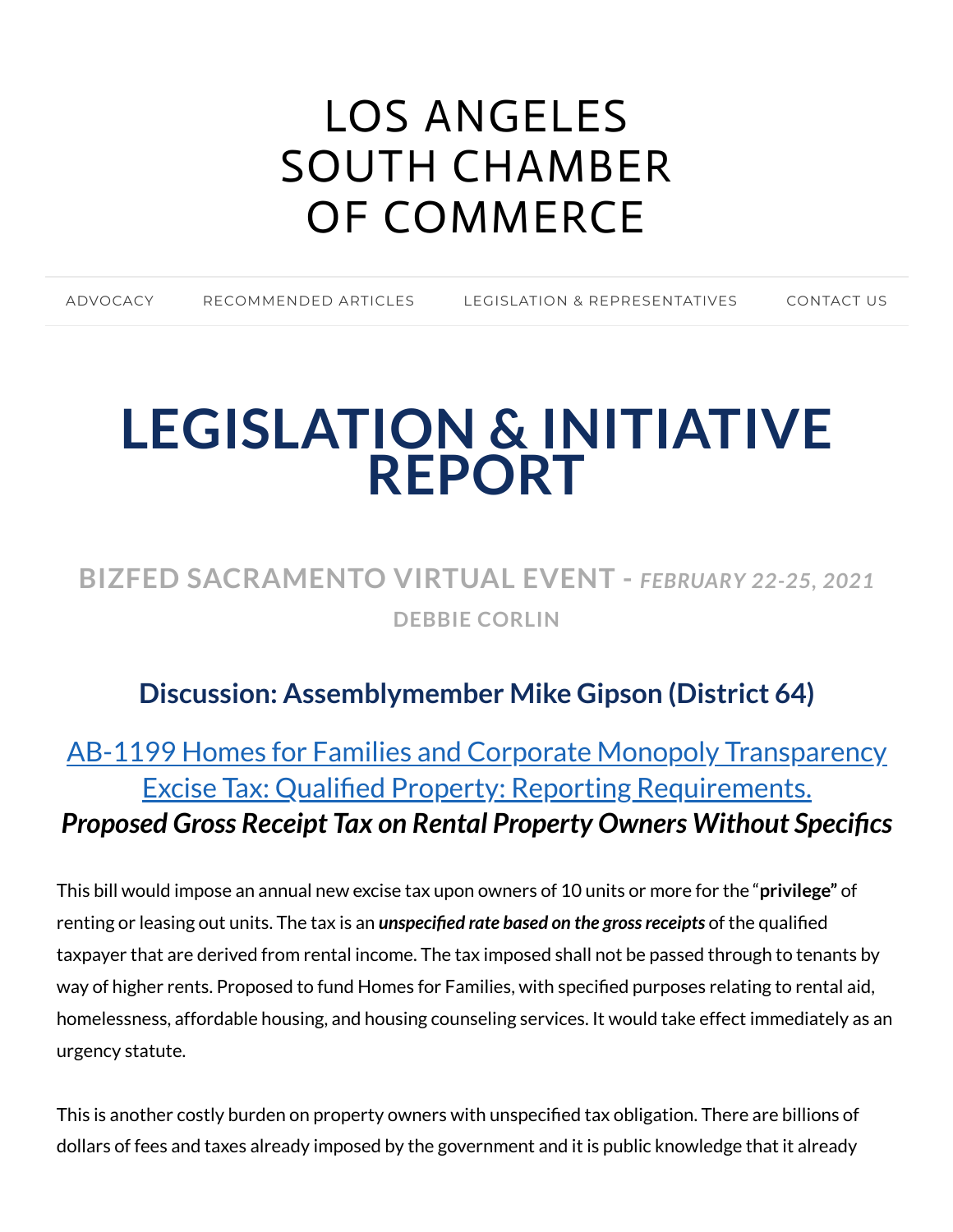costs \$600k to \$700k per unit to develop "affordable" housing. This is not necessary nor is it wise. Many owners are already forced to remove properties from market since they are upside down. This is an unspecified tax obligation and no accountability on how the money will be spent. Furthermore, this is on gross receipts and does not take into consideration whether you are profitable or already running at a loss.

# AB-745 Air [Pollution:](https://leginfo.legislature.ca.gov/faces/billTextClient.xhtml?bill_id=202120220AB745) Clean Cars 4 All Program

As part of the Clean Cars 4 All Program, the state board shall supply vouchers to persons of low or moderate income, living in disadvantaged communities, for the purchase of zero-emission vehicles to replace those persons' vehicles that have failed a smog check inspection.

It is unclear how the voucher amounts will be funded, voucher amounts, and whether zero emission vehicles will be affordable even with vouchers for those living in disadvantaged communities. There is a potential that if the vouchers are insufficient to make the purchase, community members could then be subject to exorbitant fines and fees.

#### *Proposed Healthcare Legislation: Colon Rectal Screening (Not yet written)*

Create legislation to mandate insurance and government payers to reimburse for colon rectal screening as prevention.

#### *LASCC's 105 Freeway FasTrak Lane Opposition*

I shared with Assemblymember Mike Gipson, LASCC's opposition to the 105 Freeway FasTrak as it is currently proposed. I explained how it bypasses the community for economic opportunity, jobs, and housing. Assembly Mike Gipson acknowledged this issue, and we plan to follow up.

#### **Discussion: Assemblymember Jim Wood (District 2) Represented by Paul Ramey (Legislative Director)**

AB-1130 California Healthcare Quality and [Affordability](https://leginfo.legislature.ca.gov/faces/billNavClient.xhtml?bill_id=202120220AB1130) Act *Proposed Analyzing Statewide Healthcare Costs by Sector, Region, and Provider*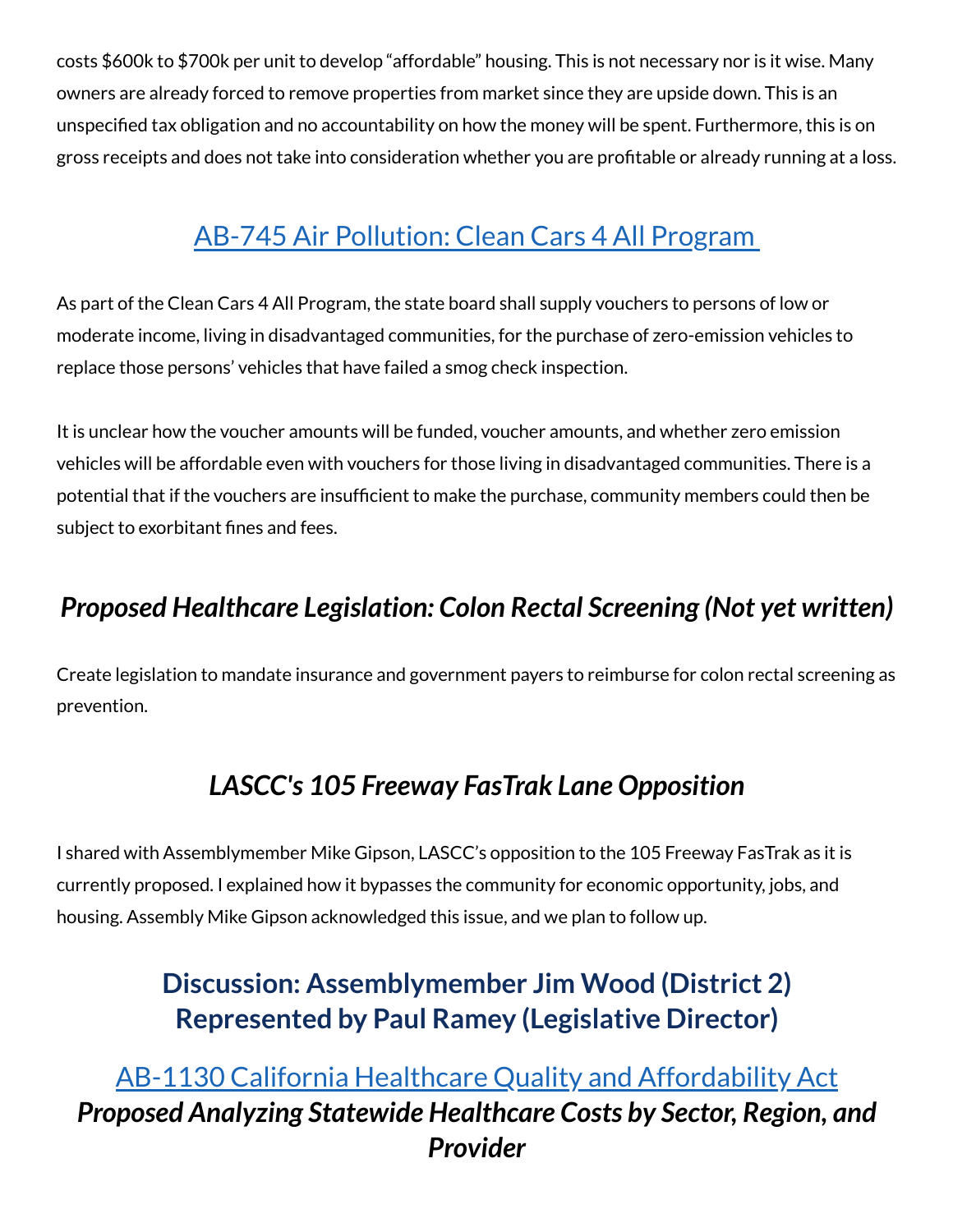The bill would require analyzing statewide health care costs by sector, region, provider and geographic region. It would set up the Health Care Affordability Fund for the purpose of receiving and, upon appropriation by the Legislature, spending revenues collected by the provisions of the bill. This watches healthcare mergers, acquisitions and other transactions that may make material change to healthcare plans, insurers, hospitals and other participating entities.

We will check this bill on behalf of LASCC to ensure that it is written to benefit our members and the community.

### *Paul Ramey Telehealth Discussion*

I shared with Paul Ramey, Legislative Director for Assemblymember Wood, the advancement of telehealth for precondition analysis to reduce costs, create access, improve care, and provide supply training for jobs and careers especially for youth in underserved communities. There was enthusiasm to accelerate telehealth beyond video and symptom analysis to reduce healthcare costs and improve quality of care with focus in underserved communities.

# **Discussion: Assemblymember Aguiar-Curry (District 4) Represented by John Ferrera (Chief of Staff)**

### AB-14 [Communications:](https://leginfo.legislature.ca.gov/faces/billNavClient.xhtml?bill_id=202120220AB14) Broadband Services: California Advanced Services Fund

#### *Broadband Infrastructure Deployment Funded by Consumers*

Introduced by Assembly Members Aguiar-Curry, Bloom, Bonta, Cristina Garcia, Eduardo Garcia, Low, Petrie-Norris, Quirk, Quirk-Silva, Reyes, Robert Rivas, Santiago, Stone, and Weber

This would require that on or before June 30, 2022, to develop recommendations related to broadband infrastructure deployment, connectivity and last-mile access to unserved areas. Promote remote learning and telehealth, economic growth, job creation, and the substantial social benefits of advanced information and communications technologies and unserved households.

This would authorize the extension on consumer surcharges which were set to expire in 2022. This includes unspecified amounts on our cell phones, broadbands, and other infrastructures.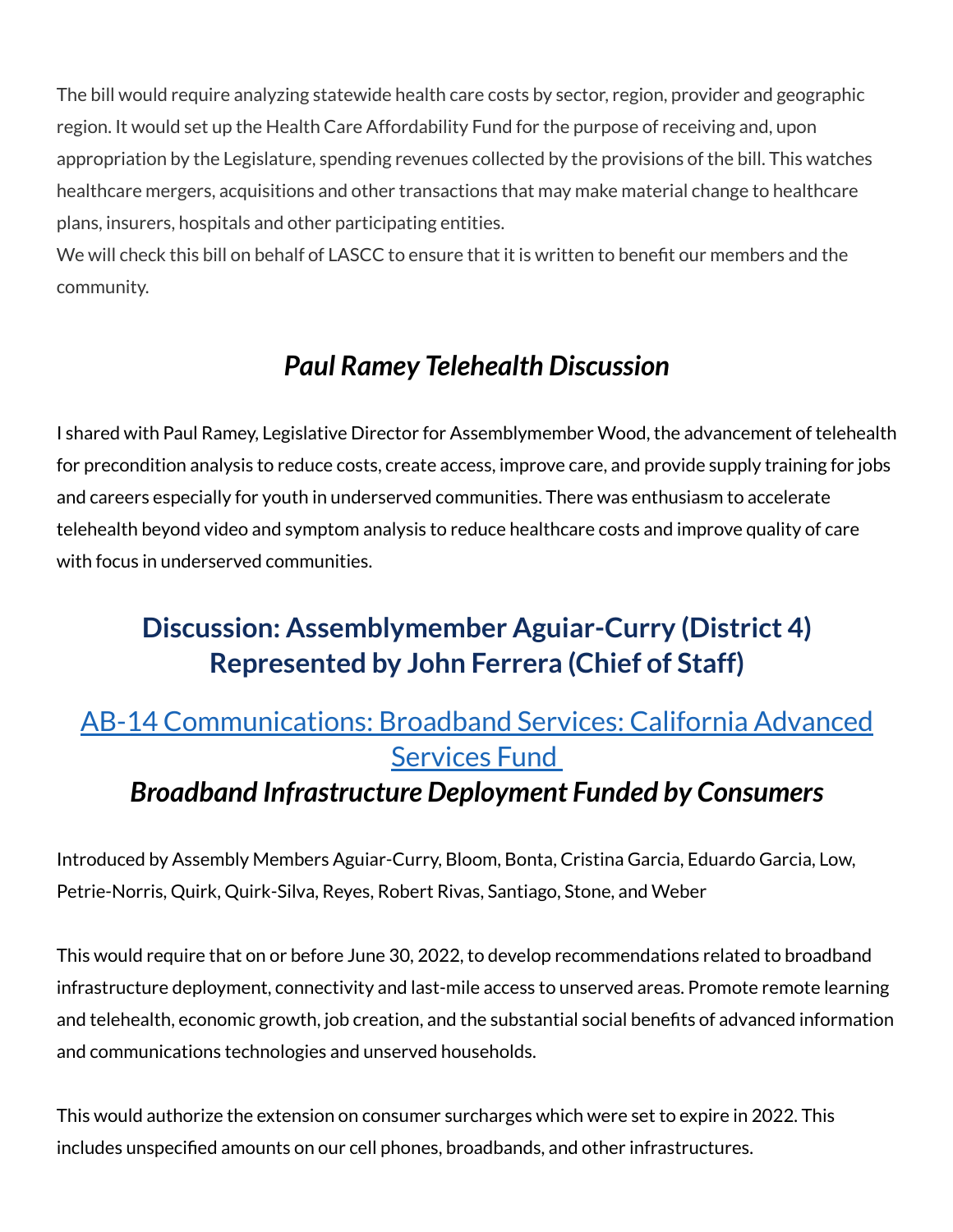#### ACA-1 (Assembly Constitutional Amendment) Local Government Financing: Affordable Housing and Public [Infrastructure:](https://leginfo.legislature.ca.gov/faces/billTextClient.xhtml?bill_id=202120220ACA1) Voter **Approval** *Lower the Voter Threshold to 55% for Bonds and Taxes*

This will lower the necessary voter threshold from a two-thirds supermajority to 55 percent to approve local General Obligation (GO) bonds and special taxes for affordable housing and public infrastructure projects. This is not favorable since it is makes it easier to pass tax increases when we already have billions of taxes approved, some unspent, inappropriately spent, and others unaccounted for.

# AB-32 [Telehealth](https://leginfo.legislature.ca.gov/faces/billTextClient.xhtml?bill_id=202120220AB32#:~:text=Existing%20law%20requires%20a%20contract,enrollee%2C%20subscriber%2C%20insured%2C%20or) *Telehealth Parity*

Require health care services furnished by an enrolled clinic through telehealth to be reimbursed by Medi-Cal on the same basis, to the same extent, and at the same payment rate as those services are reimbursed if furnished in person.

By December 2024, evaluation to assess the benefits of telehealth in Medi-Cal for improved access, health quality outcomes and utilization, and best practices for the right mix of in-person visits and telehealth. Report its findings and recommendations to Legislature no later than July 1, 2025.

Primary care, specialty providers and behavioral health have found telehealth to be a critical access point for follow up visits and after procedures. There is significant decrease in missed appointments.

**Support legislation.** Medi-Cal has a poorly structured payment mechanism with reimbursement rates (47th out of 50 states) which deters providers from participating in Medi-Cal. It is not financially feasible to lower rates. With the option for telehealth, providers may be willing to participate. Private insurance has been supplementing poor rates which increases the insurance cost to consumers.

#### **[LEARN](https://www.lascc.us/ab-32-telehealth.html) MORE**

#### **John Ferrera Telehealth Discussion**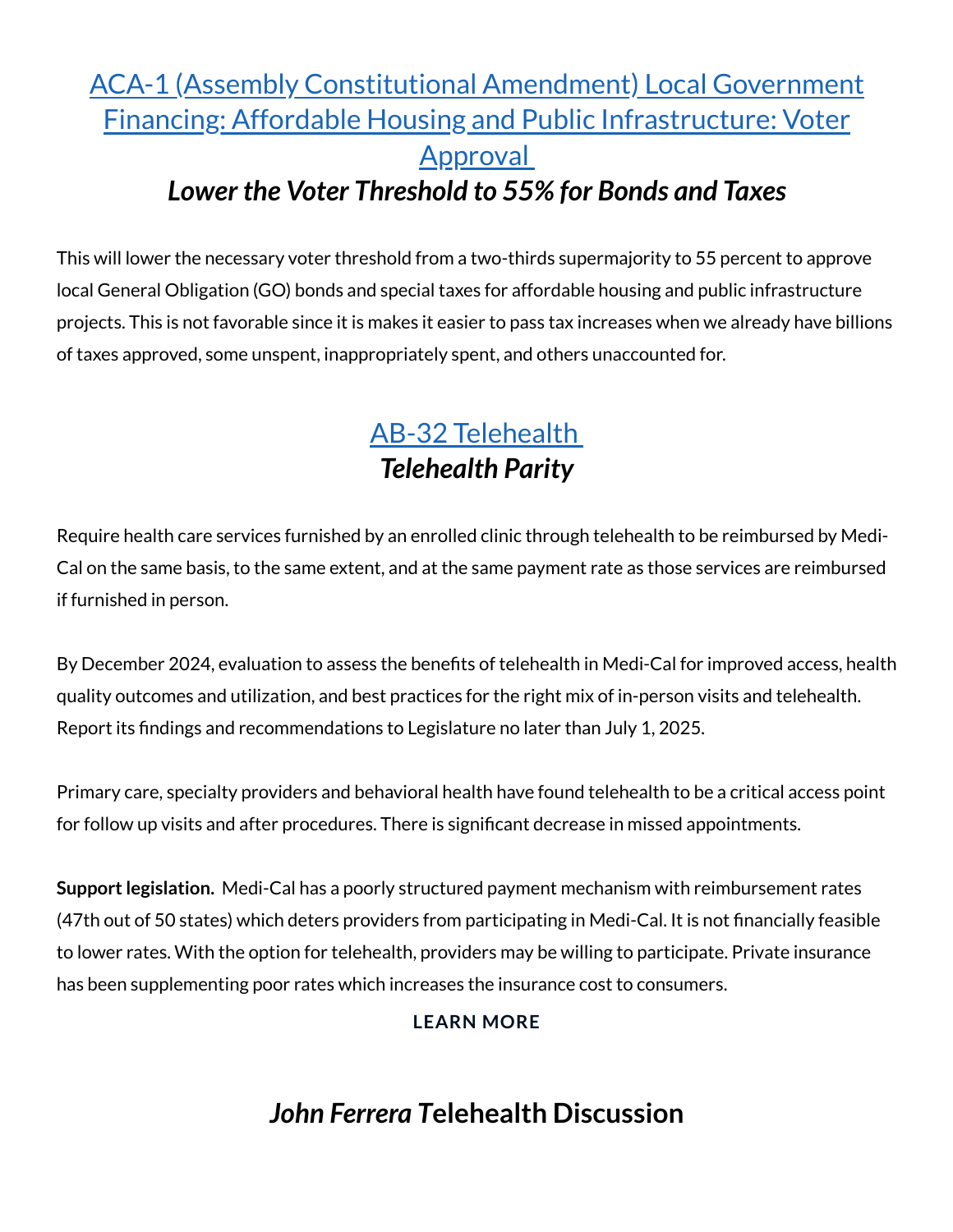I shared with John Ferrera, Chief of Staff for Assemblymember Aguiar-Curry, the advancement of telehealth for precondition analysis to reduce costs, create access and improve quality of care. There was interest to expand the capabilities for telehealth and for a national strategy on telehealth.

### **Discussion: Assemblymember Autumn Burke (District 62)**

#### *Proposition 19 - November 2020*

Assemblymember Burke initiated a conversation that the legislators have acknowledged the serious detriment of how Proposition 19 removes generational wealth in underserved communities. Legislators are trying to find ways to unravel this law that was passed by the voters.

### *Employees and Unions Advocation for Additional Sick Leave*

Assemblymember Burke noted that employees and unions are advocating for added sick leave. When many businesses are already at risk of closing, this legislation could add one more cause to close. Assemblymember Burke emphasized to us that businesses have not come forward to make their case to dispute this potential legislation.

#### Broadband Expansion

# **Panel: Assemblymembers Miguel Santiago (District 53), Assemblymember Al Muratsuchi (District 66), & George Soares (Policy Consultant)**

#### *Panel Notes*

The panel discussed building the infrastructure of high-quality internet service with a focus on underserved communities.

# AB-34 [Communications:](https://leginfo.legislature.ca.gov/faces/billTextClient.xhtml?bill_id=202120220AB34) Broadband for All Act of 2022

If voter approved, in November 2022 statewide election, would authorize issuance of state general obligation bonds to fund increase access to broadband services. This would enact the California *Introduced by Assembly Members Muratsuchi, EduardoGarcia, and Santiago*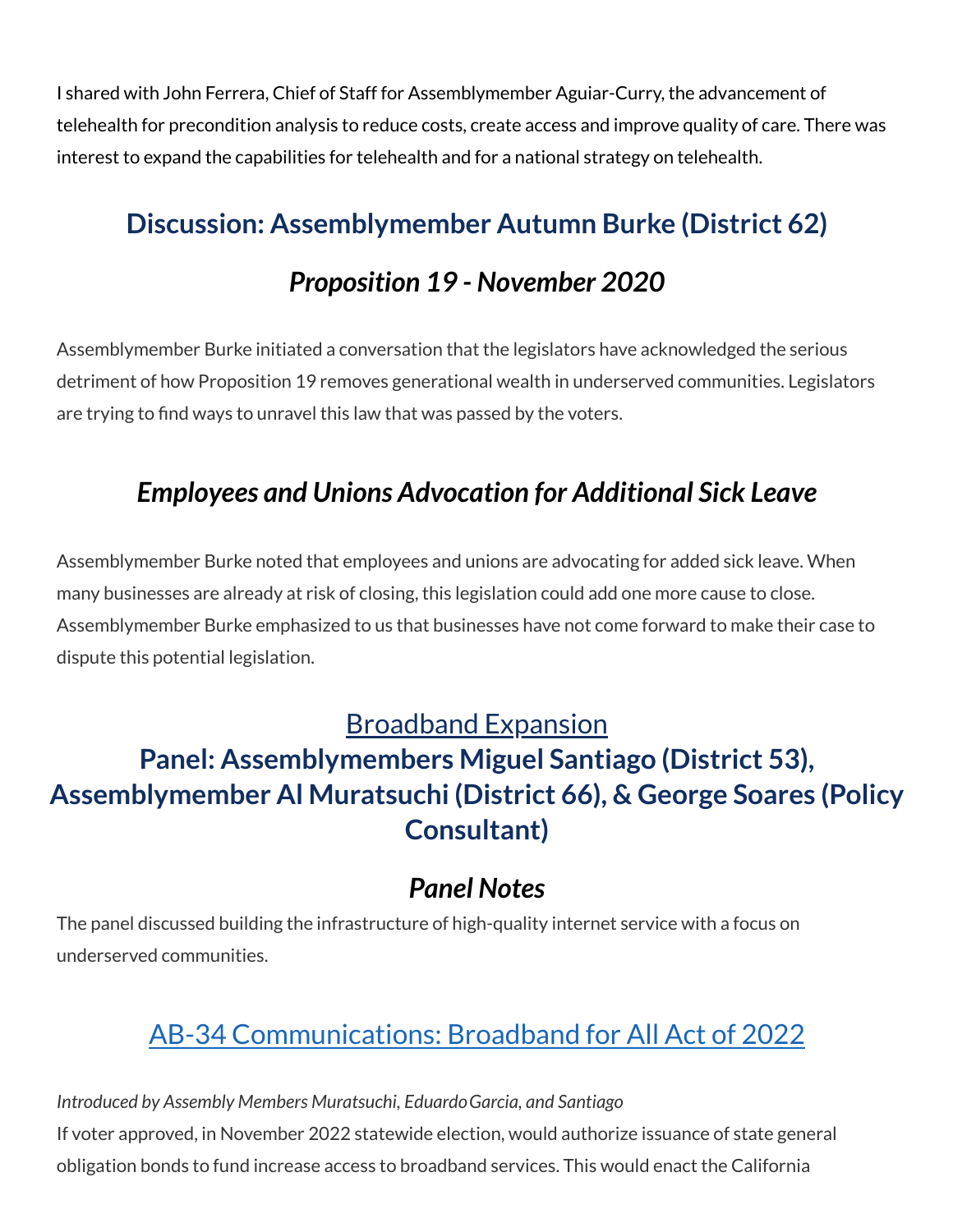Broadband for All Bond Act, which is up to 10 billion dollars with no explanation on who will receive it, how it will be spent, nor the expected outcomes.

# *BizFed Initiative*

BizFed is working on a region wide broadband initiative with Southern California Association of Governments (SCAG), and state and local legislators to accelerate access to broadband for all communities.

I would encourage LASCC members to learn about this initiative and follow it. I believe there will be many opportunities available with significant amounts of funding for our entrepreneurial members.

#### California Transportation

# **Panel: Giles Giovinazzi (CA Transportation Agency), Mitchell Weiss (CA Transportation Commission), & Randy Chinn (Senate Transportation Committee)**

#### *Panel Notes*

The panel discussed SB 1 from 2017 which was an \$8 billion gas tax annually (for a total of \$56 billion) to fund transportation projects. Now, they are coming back to us for an extra \$60 billion added funds which is more than double the original amount. This next \$60 billion was insufficiently researched with limited to the public. Additionally, we believe they have already misspent the \$56 billion without sufficient transparency.

# Streamlining Housing Production **Panel: Senator Scott Weiner (District 11), Senator Anthony Portantino (District 25), & Assemblymember Richard Bloom (District 50)**

# SB-15 Housing [Development:](https://leginfo.legislature.ca.gov/faces/billNavClient.xhtml?bill_id=202120220SB15) Incentives: Rezoning of Idle Retail Sites *Assemblymember Portantino's Proposed Rezone Idle Sites Used for Retailersfor Workforce Housing*

Added grants to local governments to rezone idle sites used for commercial retail centers to allow the development of workforce housing. Requires local government to apply for grant funds and supply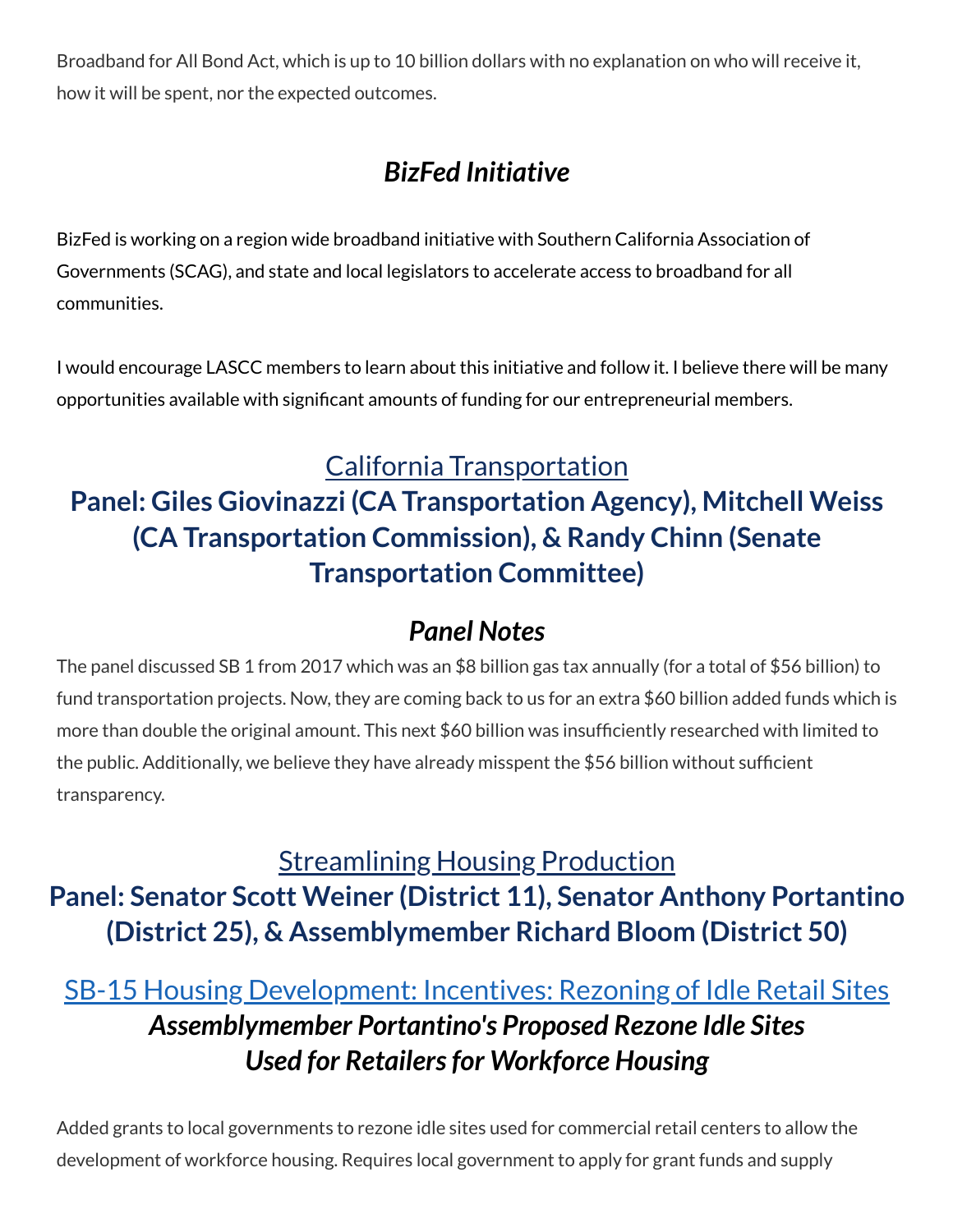documentation for specified requirements, including certain labor-related requirements.

While the premise is good, part of the proposal could force labor agreements on our small entrepreneurs, which could employ from our community and will not be in a position to qualify. Additionally, this may help answer some of LASCC's concerns to address 105 FasTrak lane issues.

#### *Senator Weiner - Upzoning in Residential Around Transit*

Senator Weiner discussed the upzoning in residential units. However, with no true plan, we believe this proposed initiative would cause displacement of current residents and insufficient infill of newer affordable units.

#### Pandemic Economic Relief

#### **Panel: Senator Andreas Borgeas (District 8), Senator Anna Caballero (District 12), & Assemblymember Cottie Petrie-Norris (District 74)**

#### *Panel Notes*

The discussion was on insufficient data for closing businesses, schools, and other lockdowns and how it was incorrectly implemented without a true plan.

# Energy Reliability **Panel: Senator Susan Rubio (District 22), Assemblymember Chris Holden (District 41), & Assemblymember Eduardo Garcia (District 56)**

#### *Panel Notes*

When asked about Climate Resilience Bond, the panelists referred to a proposed \$7 billion bond on taxpayers in 2022. They spoke about state's climate goals to avoid power shutoffs which will entail taxpayer funding to support it. However, the proposed bond provides no plans on how the money will be allocated.